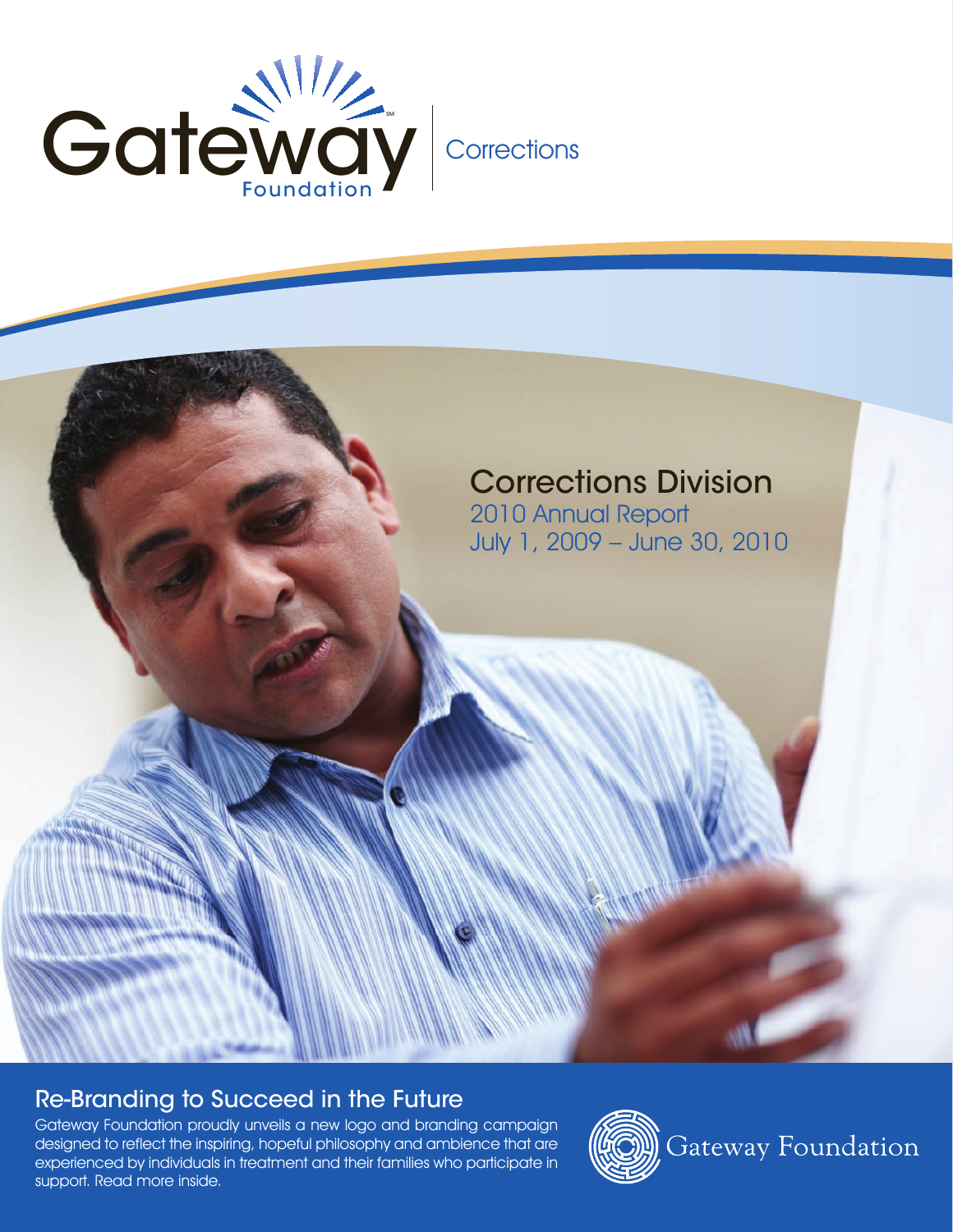The mission of Gateway Foundation Alcohol & Drug Treatment is to reduce substance abuse and cooccurring mental problems in our society, which includes correctional facilities. Our professional staff treats nearly 20,000 men and women annually in specialized correctional treatment facilities throughout the United States.

Does it pay for our society, and taxpayers like you, to treat those with substance abuse who are in correctional facilities? The answer is a definite "Yes." The person who is in a correctional facility today could be released to your neighborhood tomorrow, be a member of your extended family, or even be the driver who is in the car behind yours. It takes up to \$125 a day to incarcerate a person, yet substance abuse treatment for that person costs far less. According to The Substance Abuse and Mental Health Services Administration (SAMHSA), for every dollar invested in correctional treatment, the return is up to \$7 in savings. When criminal offenders participate in treatment, their reincarceration rate drops dramatically. Two studies of offenders who completed the continuum of institutional treatment, a transitional treatment center and an outpatient program, showed a recidivism rate of 5 to 7%, versus the national average reincarceration rate of 51%. In addition, SAMHSA suggests that treatment can reduce criminal activity up to 80%, and that means a reduction in violence, theft and other crimes in our neighborhoods. Gateway is committed to providing services that support these results.

As a non-profit organization, Gateway benefits immensely from the guidance of our Board of Directors, executives and staff. Thank you to each who is committed to bringing lasting recovery to individuals, families, communities and our society.

Intor foreca

Victor Fonseca, Chairman Gateway Foundation Board of Directors

Michael

Michael Darcy, President and CEO Gateway Foundation, Inc.

# Dear Friends and Supporters, **Gateway Foundation Corrections—Quality Treatment is the** Key to Success

The Corrections Division continued the successful implementation of its quality, evidence-based "adaptive" treatment model during Fiscal Year 2010. Through an increased emphasis on programming that meets the individualized needs of each corrections client, the Division experienced both intrinsic and extrinsic growth. This year's highlights included a new contract in Missouri, the renewal of our New Jersey corrections contract, improved clinical outcomes from internal evaluations, and the advancement of Medication-Assisted Treatment efforts.

# Missouri DOC Awards Gateway New Contract in St. Joseph

The Missouri Department of Corrections (DOC) with its Division of Offender Rehabilitative Services (DORS) awarded Gateway Foundation Corrections Division a new contract. This latest award to Gateway is for assessment and treatment services at Missouri Western Reception Diagnostic and Correctional Center for adult males in St. Joseph, Missouri. The contract began on July 1, 2010 and includes responsibility for a 275-bed Modified Therapeutic Community, a 50-bed Partial Day Treatment Program, and substance abuse assessments for all intakes into the facility, which number approximately 1,800 per year.

This latest contract reaffirms that Missouri DOC values the quality of Gateway's programs and speaks to our long-term success in engaging inmate clients in treatment, creating a rapport between counselors and clients, and helping individuals achieve the foundational skills and life changes they need for re-entry into the community. Gateway's high-level clinical staff, thorough assessment and evidence-based treatment practices all work together to reduce recidivism rates. Missouri DOC screening of offenders within 12 months of incarceration revealed approximately 82% of the offenders have moderate-to-severe substance abuse problems, making effective assessment and treatment essential.

The strong, ongoing relationship between Missouri DOC and Gateway was pivotal in the awarding of this contract, especially in the face of challenging economic times and budget deficits. Gateway now operates five institutional programs in Missouri, totaling over 1,700 beds, making it our second-largest state served.

### Medication-Assisted Treatment Allows Many St. Louis Clients to Be Successful in Outpatient Programs

Medication-Assisted Treatment (MAT) interventions do more than assist in curbing cravings and preventing relapses. MAT often allows clients to continue taking part in outpatient treatment rather than be in a residential detox program. When patients stay in treatment, such as when outpatient treatment is an option, it improves outcomes.

Gateway's St. Louis outpatient program has made tremendous strides by incorporating these evidence-based MAT interventions for many clients. Several corrections clients are receiving some of the newest and most widely acknowledged medications for craving reduction. These include Suboxone to block the effects of opioids, as well as Vivitrol which is injectable Naltrexone. Vivitrol is currently used for alcohol abuse, and just received FDA approval for opiate abuse treatment. It requires only once-a-month injection versus daily dosing of oral Naltrexone, thereby increasing patient compliance.

Center Director Steve Doherty has championed this process through his relationships with Missouri's Single State Agency (the Department of Mental Health, Alcohol/Drug Abuse Division) and the Department of Corrections (DOC). Doherty has spearheaded Gateway's anticipated expansion of the program in the coming federal fiscal year by submitting a joint proposal with DMH/ADA and MO DOC. The program seeks to focus on improving transitional services from Gateway's in-custody institutional programs to the St. Louis outpatient program, using MAT and intensive case management as enhancements to the current protocol.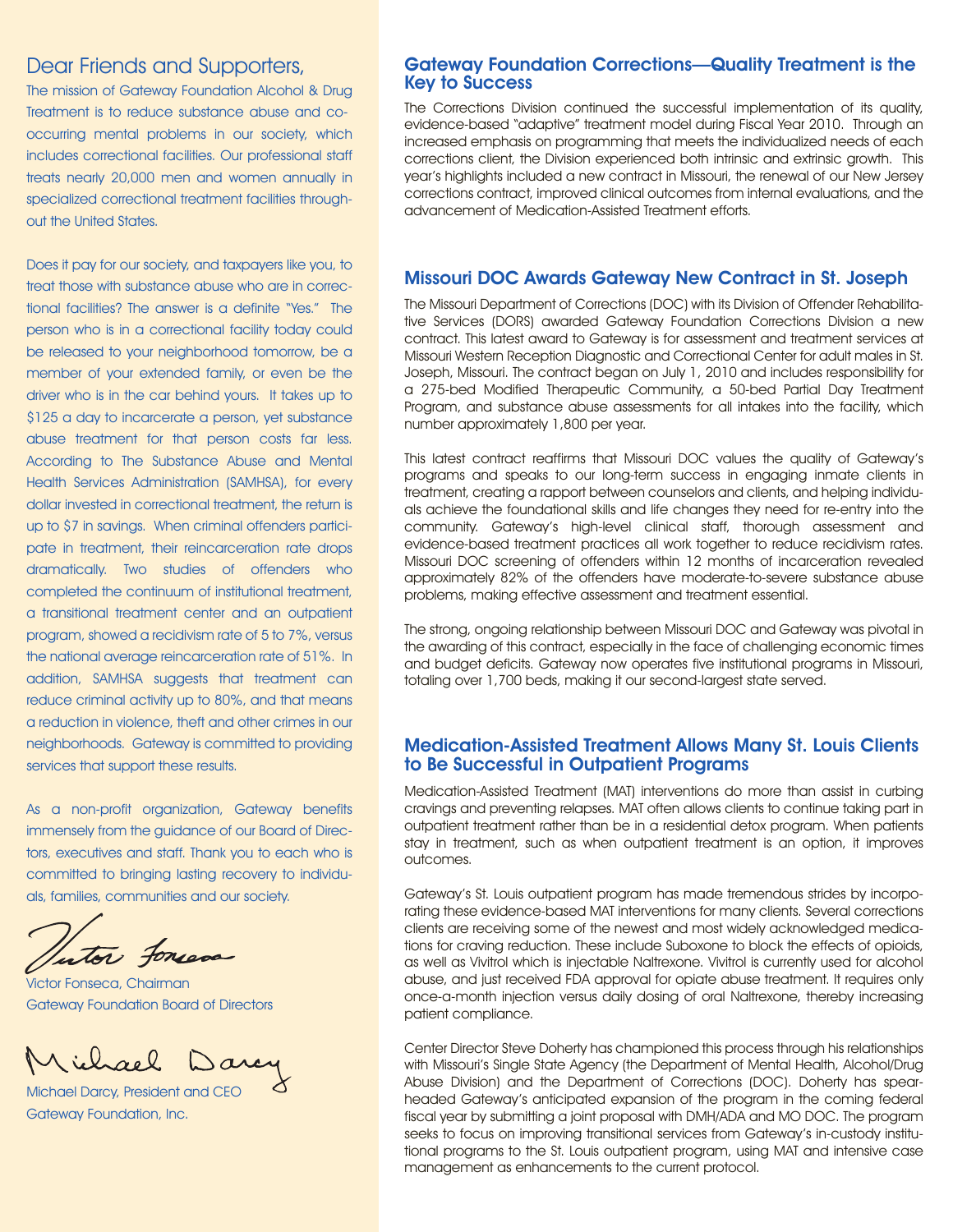# Data from Gateway's Internal Evaluation Protocol (IEP) Confirms Successes of "Adaptive" Treatment

In 2002, Gateway Foundation began using the Texas Christian University (TCU) battery of assessments to develop its Internal Evaluation Protocol (IEP) for correctional programs. Gateway's IEP is an evidence-based evaluation that begins at intake and allows for modifying treatment interventions on the basis of assessment results throughout a client's episode. In 2010, Gateway collected additional evaluation data to update the IEP.

The individualized approach of IEP allows counselors to adapt specific treatment components, especially to higher-risk clients, in areas of treatment drug screening, needs and motivation, psychological and social functioning, treatment engagement, and criminal thinking. Gateway is leading the field to improve identified problems in clients by the time of discharge.









During FY2010, data from the Corrections Division programs were collected and analyzed to produce state-specific reports that demonstrate the success of Gateway's IEP. Some of the highlights of this progress include:

New Jersey: There were positive changes in client scores from treatment intake to discharge on the motivation scales and psychosocial scales, and noted improvement on criminal rationalization scores.

**Texas:** Across the Texas programs, over 1 in 4 of the clients in Special Needs programs reported serious problems associated with trauma. One of the highlights was that the percentage of clients reporting serious problems associated with trauma declined from 24% at intake to 14% at discharge.

Missouri: During 2010, Gateway rolled out the IEP process throughout Missouri, and through a research project with TCU, the protocol has now been implemented in all of Gateway's institutional contract locations.

The findings in these state-specific reports suggest that Gateway's programs are positively impacting the treatment process factors that correlate with desirable postrelease outcomes.

# FY 10 Corrections Demographic Breakout





# Gateway Receives Contract Award from the New Jersey Department of Corrections (NJDOC)

In September 2010, Gateway received notice from the state of New Jersey for the award of a contract for treatment services for NJDOC. This contract will allows Gateway to continue its work that began in the fall of 2002. The new four-year contract was awarded to Gateway due to the successful implementation of our "adaptive" treatment model, and includes additional evidence-based initiatives that will ensure our clients in NJ receive the highest quality of care.

# Re-Branding for Future Success

In March 2010 a re-branding strategy was developed that encompassed the design of a new logo and marketing campaign that would highlight Gateway's strengths and move the organization towards a successful future. The new marketing campaign features the theme "Real Answers for Lasting Recovery". It truly showcases what makes Gateway the leading provider of substance abuse treatment. It highlights many of the caring people that work at Gateway, and it shows they have the experience and expertise needed to provide the answers people need. Re-branding efforts also introduced a new logo, one that supports the organizations commitment to providing hope for those with substance abuse issues.

# In-Custody vs. Outpatient